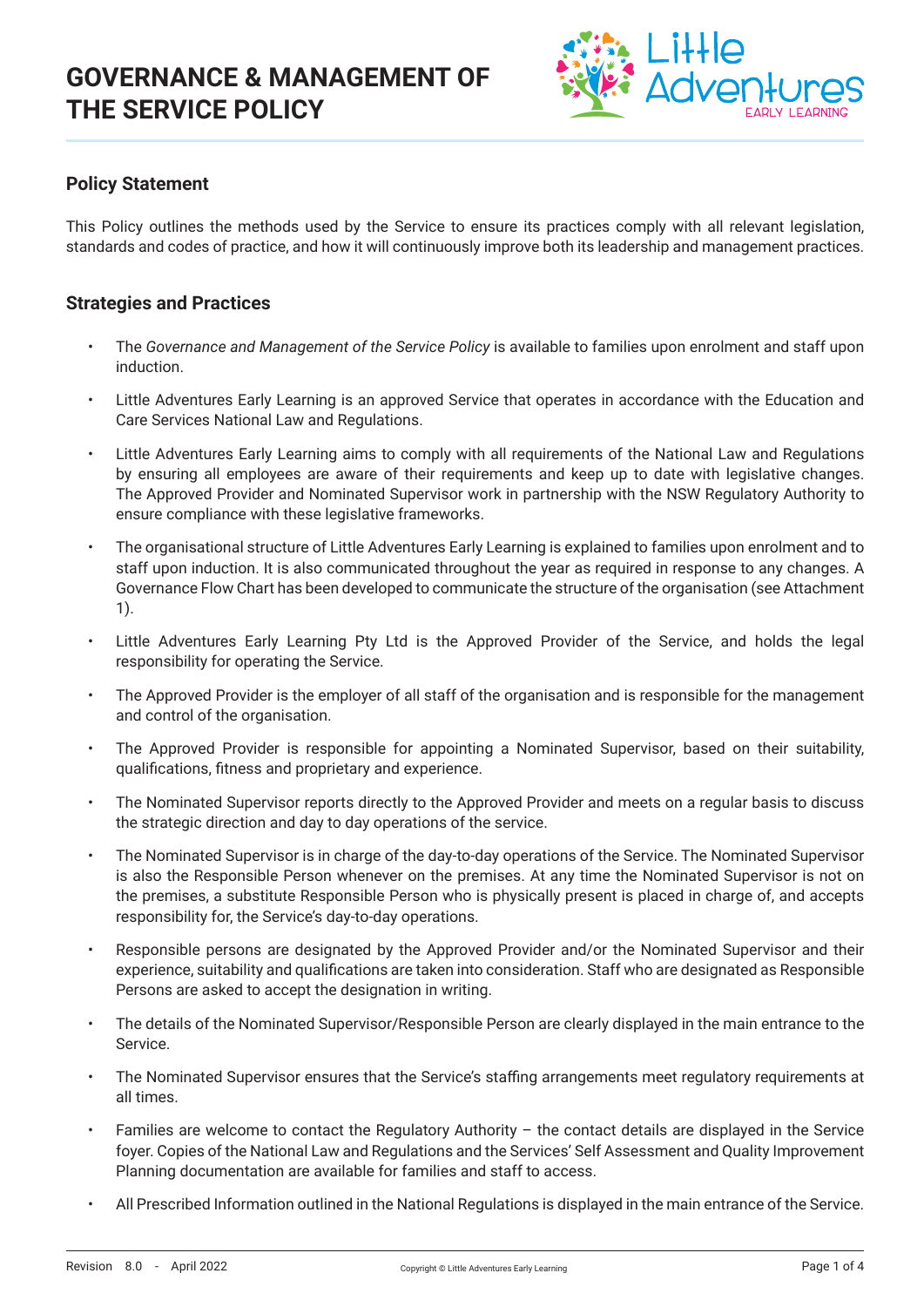

- The Service has a written Philosophy developed by the Approved Provider, Nominated Supervisor, educators and families. It reflects the shared understanding of the role of the Service with children, families and the community. The Philosophy informs the Services' policies and procedures as well as the decisions and day to day practices of the employees.
- The Service and its employees abide by the Early Childhood Australia Code of Ethics and the Little Adventures Early Learning Code of Conduct.
- The Service maintains up-to-date policies and procedures on all topics required by the Education and Care Services National Regulations. The way these policies and procedures are communicated to families, educators and staff , the process by which these policies and procedures are reviewed, and how changes are communicated to parents, educators and staff are detailed in the Service's *Policy and Procedure Review Policy*.
- Records are kept in accordance with the timeframes outlined in the National Regulations.
- The Service is committed to continuous improvement and uses a self assessment tool and Quality Improvement Planning documentation to record and evaluate service goals and achievements.
- The Approved Provider and Nominated Supervisor are aware of the reporting requirements and time frames outlined in the National Regulations.
- Whenever there is uncertainty about compliance requirements in any area, the Nominated Supervisor/ Responsible Person can contact the relevant authorities to seek clarification.
- To achieve and maintain the Philosophy and aims of the Service, the Approved Provider and Nominated Supervisor will monitor the financial viability and accountability of the Centre while also ensuring that:
	- Funds are expended appropriately according to any funding and budgets
	- The program is operating within budget
	- Required paperwork is submitted to the relevant funding agencies
	- Any additional financial requirements are completed
	- Staff are supported in their roles, and the relevant awards and conditions of employment are complied with
	- Training and development are provided to support staff in their roles
	- Leadership, forward planning and guidance is provided to the service, particularly in relation to developing a strategic culture and direction; and
	- Little Adventures Early Learning complies with the Commonwealth Privacy Act 1988 and follows the standards of Australian Privacy Principles to regulate the way in which the service manages personal and sensitive information.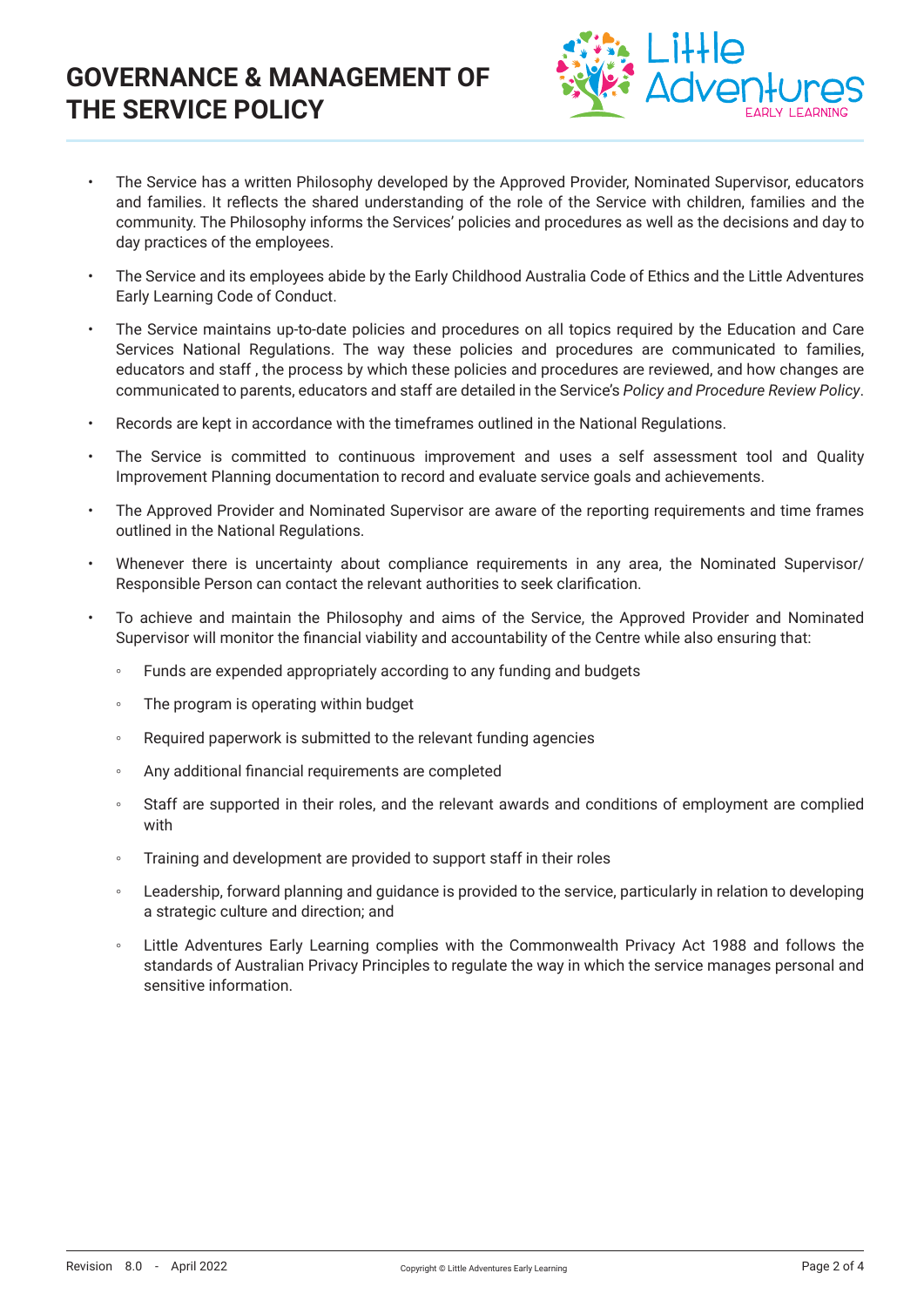

### **References**

- *• Education and Care Services National Law*
- *• Education and Care Services National Regulations*
- *• Guide to the National Quality Framework*
- Community Early Learning Australia Sample Policies
- Australian Child Care Alliance NSW https://nsw.childcarealliance.org.au/members/policies-required-underregulation-168
- *• Early Chilhdood Australia Code of Ethics*
- *• Commonwealth Privacy Act 1988*
- Dr Brenda Abbey (Childcare by Design)

#### **Policy review**

The Service encourages staff and parents to be actively involved in the review of each of its policies and procedures. In addition, the Service will accommodate any new legislative changes as they occur and any issues identified as part the Service's commitment to quality improvement. The Service consults with relevant recognised authorities, where necessary, as part of the review to ensure the policy contents are consistent with current research and contemporary views on best practice.